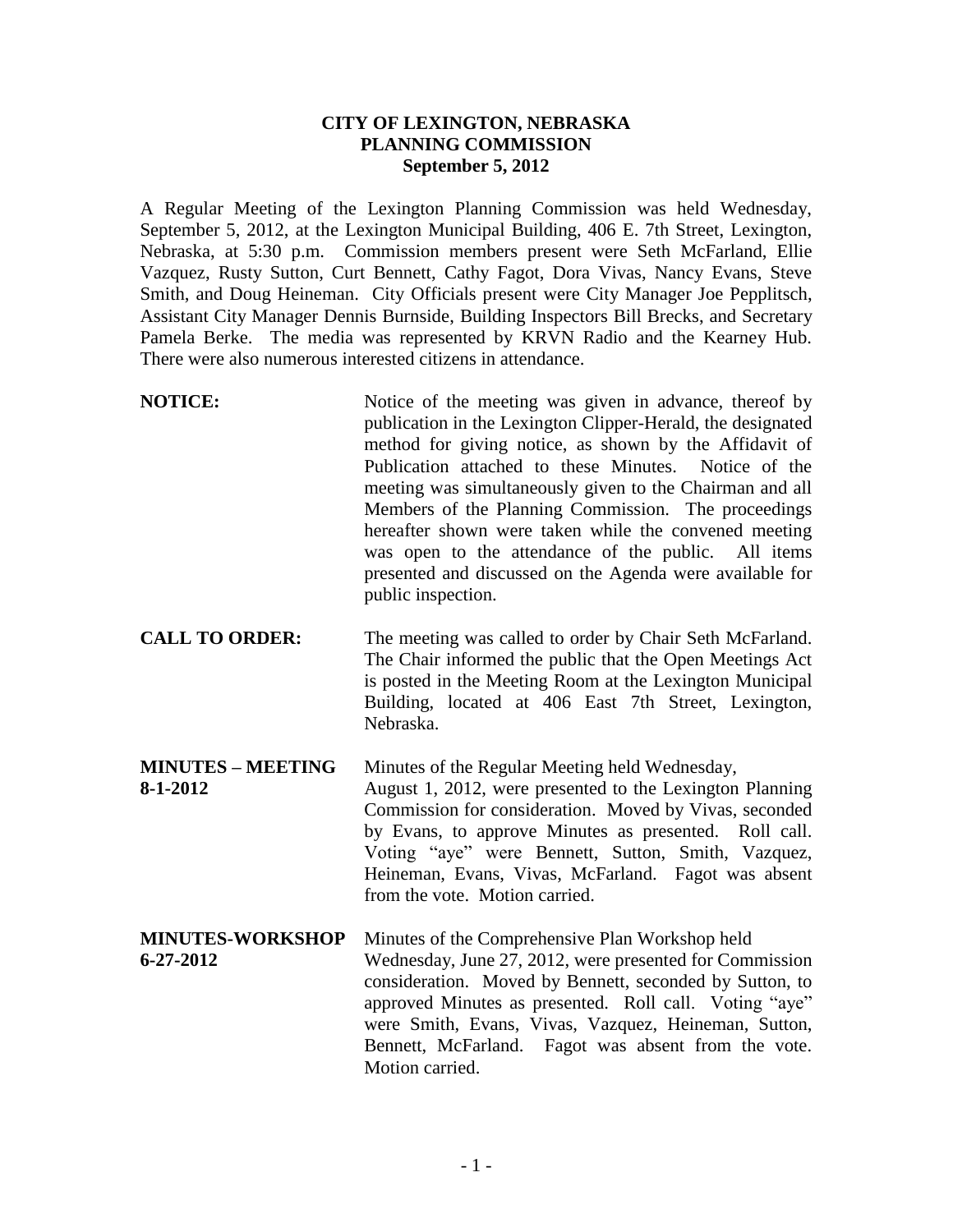## **MINUTES-WORKSHOP** Minutes of the Comprehensive Plan Workshop held

**7-19-2012** Thursday, July 19, 2012, were presented for Commission consideration. Moved by Vivas, seconded by Smith, to approve Minutes as presented. Voting "aye" were Bennett, Sutton, Evans, Vazquez, Heineman, Smith, Vivas, McFarland. Fagot was absent from the vote. Motion carried.

**PUBLIC HEARING:** Chair McFarland opened the public hearing to consider a rezoning application by Kent Schroeder for property located at the corner of Cherokee Road and Polk Street from R-1 Single Family Residential to R-2 Two Family Residential. As Schroeder was unable to attend, Pepplitsch gave a brief overview of the application.

> Those who spoke in opposition of the rezoning included Nancy Hundley, Pam Teten, Dave Hofferber, Matt Weaver, Sharon Jorgensen, Mike Maguire, Larry Steinberger, Paul Franssen, Don Young, Rick Seberger, Nelson Halker, Jay Beck and Rainy Hoffmaster. They cited traffic congestion, safety for neighborhood children, line of site issues, spot zoning, and neighborhood covenants regarding single family dwellings. Following comments, the public hearing was tabled until October 3, 2012 meeting to allow Mr. Schroeder to present his plans for the development of the property.

**REDEVELOPMENT** Pepplitsch reviewed a proposed redevelopment plan from **PLAN:** Orthman Investments, LLC for property in Redevelopment Area #1. He indicated that the Planning Commission's task is to determine if the proposed redevelopment plan conforms to the general development plan of the community.

> Following discussion, Resolution No. 2012-01 was presented. Moved by Bennett, seconded by Smith, to approve Resolution No. 2012-01 as presented. Roll call. Voting "aye" were Sutton, Evans, Vivas, Vazquez, Heineman, Fagot, Smith, Bennett, McFarland. Motion carried.

RESOLUTION NO. 2012-01

A RESOLUTION OF THE LEXINGTON PLANNING COMMISSION, MAKING RECOMMENDATIONS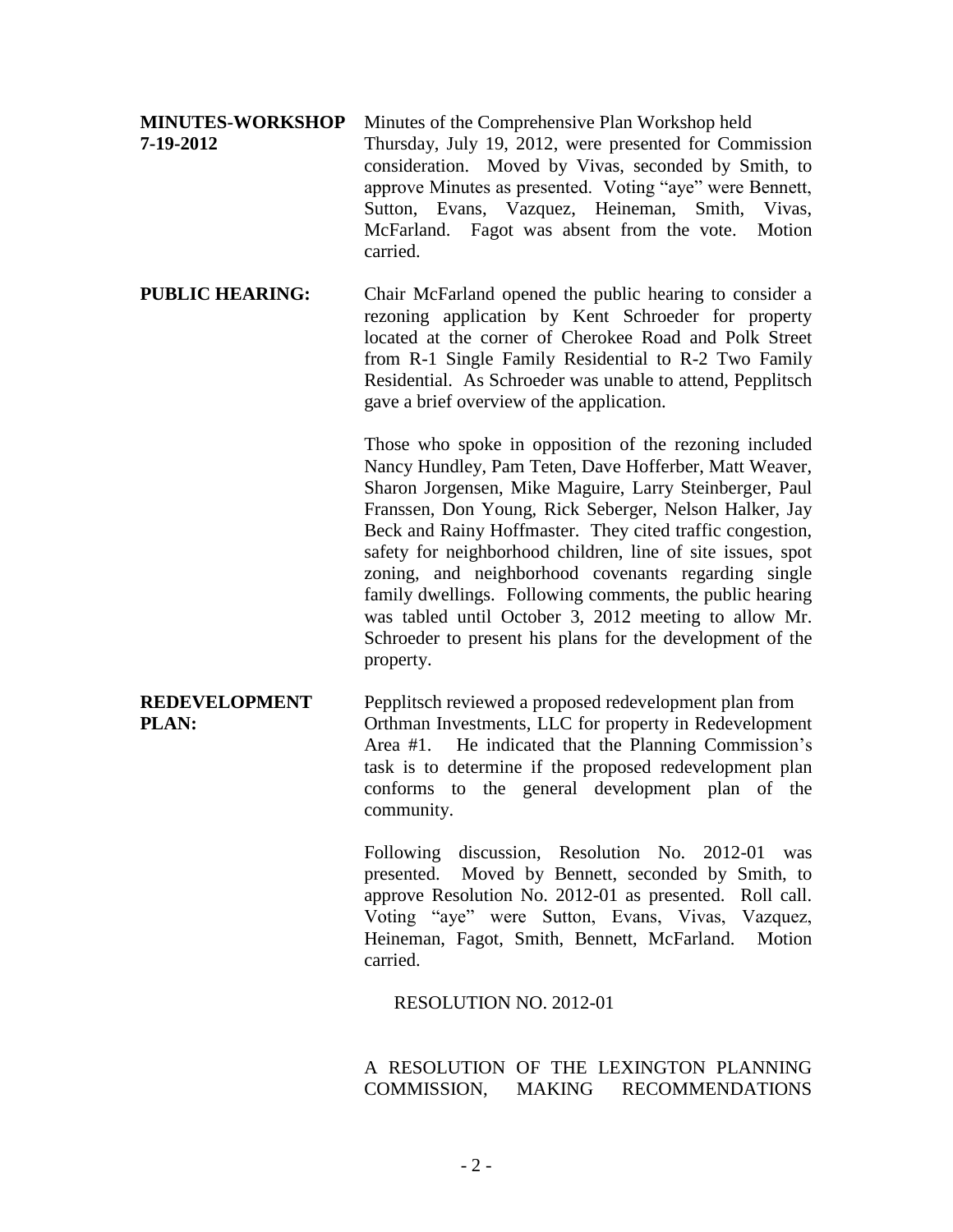WITH RESPECT TO A REDEVELOPMENT PLAN FOR AN AREA IN THE CITY OF LEXINGTON PURSUANT TO THE NEBRASKA COMMUNITY DEVELOPMENT ACT.

WHEREAS, the Mayor and City Council of the City of Lexington, Nebraska, (the "City") by its Ordinance, created the Community Development Agency of the City of Lexington, Nebraska (the "Agency") pursuant to Sections 18-2101 through 18-2153, Reissue Revised Statutes of Nebraska, as amended (the "Act");

WHEREAS, the City has adopted and has in place a Comprehensive Plan, which includes a general plan for development of the City, within the meaning of Section 18- 2110 of the Act;

WHEREAS, the City adopted a resolution declaring an area of the City of Lexington as blighted and substandard in accordance with Section 18-2103 of the Act, after notice and hearing, as required by law;

WHEREAS, the Agency has published notice inviting proposals for Redevelopment Contracts for consideration by the Agency pursuant to Section 18-2111 of the Act;

WHEREAS, Orthman Investments, LLC, has submitted a proposed Redevelopment Plan as contained in the Redevelopment Contract (a copy of which is identified as "Redevelopment Contract" attached hereto as Exhibit A) to this Planning Commission of the City of Lexington for recommendations with respect to the proposed Redevelopment Plan;

NOW, THEREFORE, BE IT RESOLVED BY THE LEXINGTON PLANNING COMMISSION AS FOLLOWS:

RESOLVED, that the Planning Commission hereby makes the following findings with respect to the Redevelopment Plan:

1. The planning commission has reviewed the Redevelopment Plan as to its conformity with the general plan for the development of the City as a whole; and